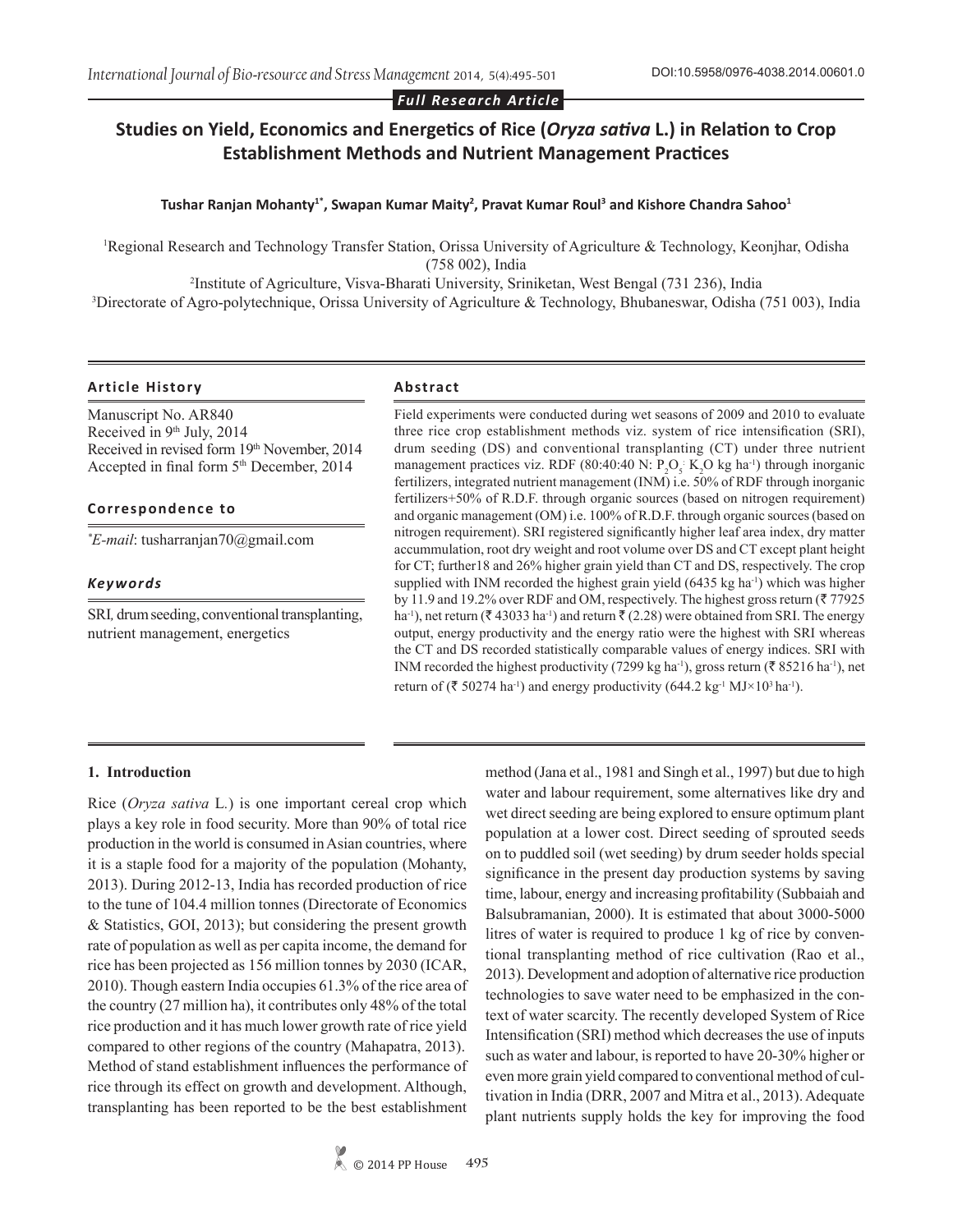grain production and sustaining soil health. Integrated use of organic manures and chemical fertilizers has advantages over use of only organic manures or chemical fertilizers (Kumar et al., 2009) by not only sustaining agricultural productivity and soil health but also in substituting a part of fertilizer requirement by organics. Rice cultivation requires many energy consuming operations such as tillage, transplanting, irrigation, application of fertilizers, agro-chemicals for plant protection, harvesting, transportation etc. In order to sustain agricultural production, effective energy use is required, since it provides ultimate financial saving, preservation of fossil resources and reduction of environment distortion (Demircan et al., 2006). In the present era of energy crisis, for formulating any policy on energy use and conservation, it is imperative to examine the pattern of energy consumption for agricultural production especially rice. Keeping this in view, a field experiment was conducted at the Instructional farm of Krishi Vigyan Kendra, Mayurbhanj, Shamakhunta, Odisha to evaluate the yield, economics and energetics of different rice crop establishment methods under various nutrient management practices.

#### **2. Materials and Methods**

A field experiment was conducted at the Instructional farm of Krishi Vigyan Kendra, Shyamakhunta, Mayurbhanj (21o 56' N, 86° 46' E and 50 m above mean sea level) under North Central Plateau Agro-climatic Zone of Odisha during the wet seasons of 2009 and 2010. The experimental soil was sandy clay loam in texture having pH 5.63, organic carbon 0.46% available  $N - 221$  kg ha<sup>-1</sup>, available P - 10.4 kg ha<sup>-1</sup> and available K - 139.3 kg ha<sup>-1</sup>. The experimental design was split-plot consisted of combinations of three establishment methods viz., system of rice intensification (SRI), direct sowing of sprouted seeds under puddled conditions by drum-seeder (DS) and conventional transplanting (CT) as main plot and three nutrient combinations viz. recommended dose of fertilizer i.e. 80 kg N, 40 kg  $P_2O_5$  and 40 kg  $K_2O$  ha<sup>-1</sup> (RDF), integrated nutrient management (INM) i.e.50% of R.D.F. through inorganic fertilizers+50% of R.D.F. through organic sources (based on nitrogen requirement) and organic management (OM) i.e. 100% of R.D.F. through organic sources (based on nitrogen requirement). The organic sources comprised of 50% nitrogen requirement through FYM, 25% through vermicompost and remaining 25% through neem oil cakes. The N content of FYM, neem oil cake and vermicompost used were 0.48%, 3.89% and 1.24% during 2009 and 0.48%, 3.84% and 1.14% during 2010, respectively. The  $P_2O_5$  content was 0.24%, 0.88% and 0.41% during 2009 and 0.26%, 0.84% and 0.48% during 2010 for FYM, neem oilcake and vermicompost, respectively. Similarly the  $K_2O$  content was 0.45%, 1.02% and 0.60% during 2009 and 0.47, 0.98% and 0.58% during 2010 for FYM, neem oil

cake and vermicompost respectively.

Twenty five-day old rice Pratikshya seedlings (two-three/hill) were transplanted at  $20 \times 15$  cm<sup>2</sup> spacing in CT method and 12day old were transplanted at  $25 \times 25$  cm<sup>2</sup> spacing in SRI method (one seedling/hill) while sprouted seeds were sown by using a four-row paddy drum seeder with rows of 20 cm apart. Water levels of 5 cm were maintained in CT and DS methods while soil moisture saturation was maintained in SRI method. Onefourth of nitrogen and full dose of P and K were applied as basal and remaining nitrogen was top dressed twice *i.e.* half at active tillering stage and one-fourth at panicle initiation stage for all the treatments. The organic manures were incorporated immediately after layout of the experiment as per the respective treatments. Growth and yield parameters were recorded as per standard procedures. The cost of cultivation, gross return, net return (gross return – cost of cultivation) and return  $re^{-1}$  invested (gross return/cost of cultivation) were calculated on the basis of prevailing market price of different inputs and outputs. Energy input was estimated in Mega Joule (MJ) ha-1 with reference to the standard values prescribed by Mittal et al. (1985). The standard energy coefficients for seed and straw were multiplied with their respective yields and summed up to obtain the energy output. Based on the energy equivalents of inputs and output, the energy indices such as energy ratio (energy output/energy input) and energy productivity (grain yield/energy input) were calculated as per Rafiee et al., 2010.

#### **3. Results and Discussion**

#### *3.1. Growth attributes*

Plant height, leaf area index and dry matter accumulation was significantly higher under SRI method when compared with DS and CT (Table 1). The tallest plants under SRI, though it was comparable with CT, might be due to optimum plant population and geometry which led to availability of more resources to plants. The increased LAI in SRI was due to open plant structure giving more coverage to the ground area. Further, the lower angle of inclination of leaves in case of SRI from horizontal results in more spread than CT (Thakur et al., 2011). Among the nutrient management practices, INM recorded the highest plant height, numbers of tillers m<sup>-2</sup>, LAI and dry matter accumulations and the plants supplied with sole organics recorded the lowest values. This might be due to variation in respect of composition, C:N ratio, mineralization pattern etc. of different treatments imposed (Bhadoria and Prakash, 2003).

#### *3.2. Root studies*

Results (Table 1) revealed that SRI recorded the highest root dry weight and root volume which were significantly more than those of CT and DS. The younger seedlings in SRI when carefully transplanted by keeping the roots straight (assuring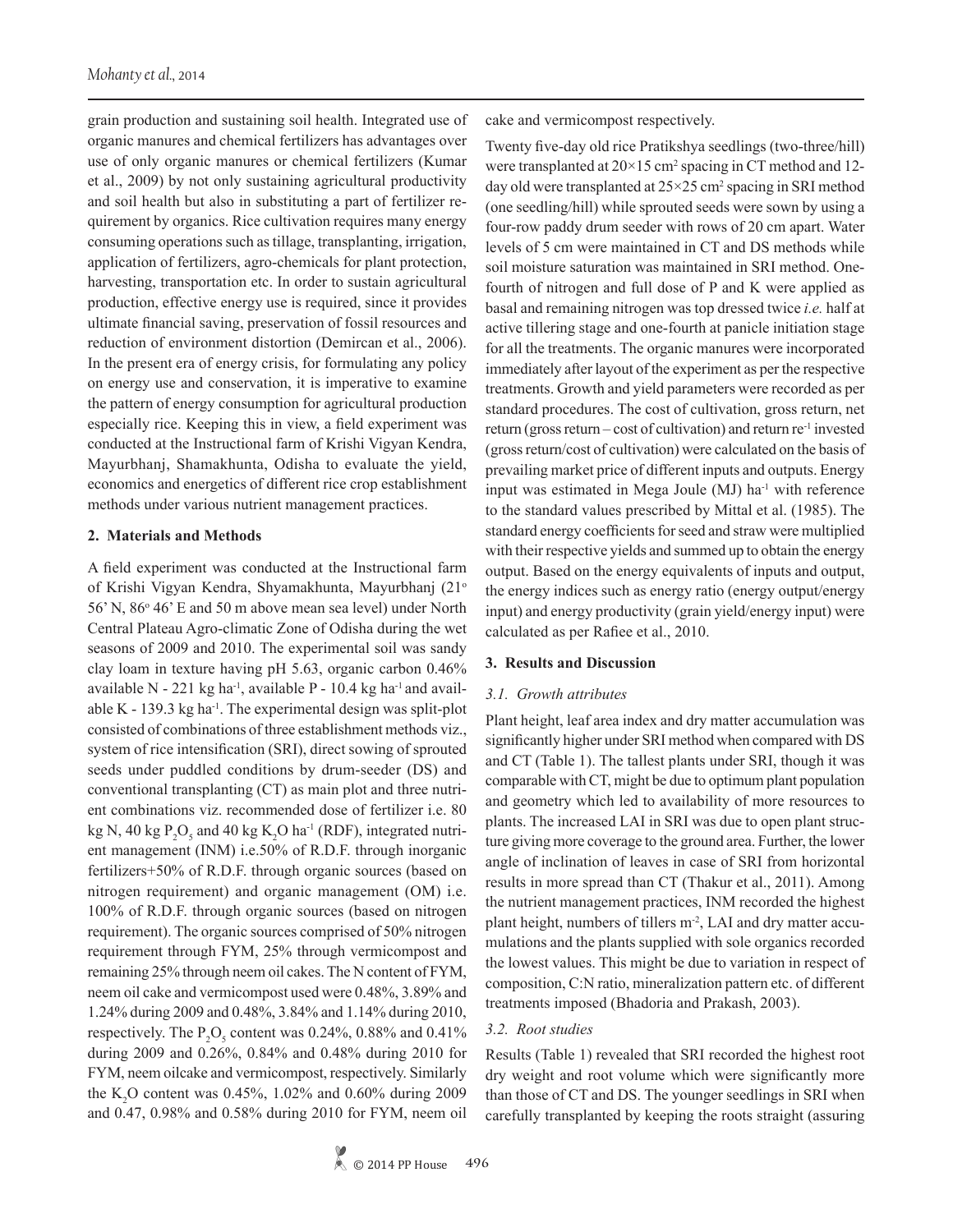that the roots do not assume 'j' shape) might have encouraged vigorous and deeper root system. Further, the provision of wider spacing between plants in SRI (fewer plants per unit area), alternate drying and wetting of soil and loosening of soil by running of cono weeder to control weeds might have helped rice seedlings to develop profuse root growth. Barisson (2002) reported that because of alternate drying and wetting of soil, the SRI plants were capable of developing greater root penetration in comparison to traditionally grown plants. INM treated plots produced significantly higher root dry weight and root volume as compared to RDF and organically manured plots. This might be due to increase in use efficiency of nutrients particularly nitrogen due to its slow release from the organic source and reductions of nitrogen loss due to blending effect of organic manures on inorganic sources which further helped the prolonged availability of N to match with the absorption pattern of rice plants (Kumari et al., 2010). Besides, the FYM improves the physical properties of soil especially the structure, water holding capacity, porosity and various enzymatic activities that enhance root development and crop growth (Menete et al*.,* 2008).

# *3.3. Yield attributes*

The rice crop establishment methods under study exerted significant influence on the yield attributes of rice (Table 2). From the present experiment, it was found that all the crop establishment methods were comparable to each other in recording number of panicles m<sup>-2</sup>. However, with respect to number of total spikelets panicle<sup>1</sup> and test weight, SRI recorded

significantly highest values. The sterility% was also the least with SRI. The other two treatments i.e*.* CT and DS recorded statistically similar values of the above yield attributes. Numerically more number of panicles m<sup>-2</sup> in DS and CT in closer spacing might be the cause for lower number of filled spikelets panicle-1 due to more competition for all resources, since; sink is divided between productive tillers and grains per panicle (Bommayasamy et al., 2010). The plants receiving integrated nutrition (INM) recorded the highest number of panicles m<sup>-2</sup> (258.3 and 276.9 in 2009 and 2010, respectively) and the minimum number of sterile grains whereas the sterility % was the highest with the crop receiving only RDF (Table 1). Further, it was found that the production of spikelets panicle<sup>-1</sup> and 1000- grain weight did not differ among nutrient management practices of rice.

# *3.4. Yield*

System of rice intensification (SRI) produced the highest grain yields of  $6.3$  and  $7.0$  t ha<sup>-1</sup> in 2009 and 2010, respectively, (Table 2) which were significantly higher than those obtained with conventional method of transplanting i.e. CT (5.4 and  $5.9$  t ha<sup>-1</sup> in 2009 and 2010, respectively) and DS (5080 and  $5499 \text{ kg}$  ha<sup>-1</sup> in 2009 and 2010, respectively). The latter two treatments produced comparable grain yields during both the years. These findings are in conformity with earlier reports by Geethalaxmi et al*.* (2011) and Thakur et al*.* (2011). The roots of rice plants have least competition under wider spacing so that growth is stimulated by sun light and more space for canopy expansion increases the yield attributes and yield in

Table 1: Growth attributes, root dry weight and root volume of rice as influenced by establishment methods and nutrient management practices

| Treatments          |       | Tillers $m-2$<br>Plant height |      | Leaf area index |      | Dry matter accumu- |                  | Root dry weight |                            | Root volume |                            |       |
|---------------------|-------|-------------------------------|------|-----------------|------|--------------------|------------------|-----------------|----------------------------|-------------|----------------------------|-------|
|                     | (cm)  |                               |      |                 |      | $(105$ DANS)       | lation $(g m-2)$ |                 | $'$ g hill <sup>-1</sup> ) |             | $(cc$ hill <sup>-1</sup> ) |       |
|                     | 2009  | 2010                          | 2009 | 2010            | 2009 | 2010               | 2009             | 2010            | 2009                       | 2010        | 2009                       | 2010  |
| Crop establishment  |       |                               |      |                 |      |                    |                  |                 |                            |             |                            |       |
| $SRI^*$             | 125.9 | 126.8                         | 234  | 246             | 4.51 | 4.67               | 1203.25          | 1245.10         | 24.16                      | 26.85       | 59.89                      | 66.62 |
| DS                  | 115.1 | 115.0                         | 247  | 264             | 3.84 | 3.95               | 1066.51          | 1101.97         | 9.43                       | 10.47       | 23.55                      | 25.76 |
| <b>CT</b>           | 119.7 | 120.7                         | 261  | 280             | 4.05 | 4.17               | 1088.16          | 1133.03         | 10.24                      | 11.35       | 25.43                      | 28.37 |
| <b>CD</b>           | 7.3   | 8.1                           | NS   | <b>NS</b>       | 0.41 | 0.39               | 83.23            | 106.07          | 1.21                       | 1.24        | 3.06                       | 3.25  |
| $(p=0.05)$          |       |                               |      |                 |      |                    |                  |                 |                            |             |                            |       |
| Nutrient management |       |                               |      |                 |      |                    |                  |                 |                            |             |                            |       |
| $RDF^*$             | 121.9 | 122.5                         | 248  | 268             | 3.95 | 4.10               | 1110.03          | 1156.56         | 14.22                      | 15.80       | 35.27                      | 39.12 |
| <b>OM</b>           | 116.1 | 116.3                         | 225  | 237             | 3.95 | 4.07               | 1061.95          | 1094.68         | 14.01                      | 15.58       | 34.57                      | 38.74 |
| <b>INM</b>          | 122.7 | 123.8                         | 268  | 284             | 4.49 | 4.62               | 1185.94          | 1228.86         | 15.60                      | 17.28       | 39.04                      | 42.88 |
| <b>CD</b>           | 5.6   | 5.8                           | 28   | 22              | 0.24 | 0.25               | 44.48            | 33.46           | 0.735                      | 0.831       | 2.306                      | 2.529 |
| $(p=0.05)$          |       |                               |      |                 |      |                    |                  |                 |                            |             |                            |       |

\*SRI: System of rice intensification; DS: Drum seeding; CT: Conventional transplanting; \*RDF: 80 kg N, 40 kg  $P_2O_5$  and 40 kg  $K_2O$  ha<sup>-1</sup>; OM: Organic management (50% N through FYM+25% N through vermicompost+25% N through neem oil cake); INM: Integrated nutrient management (½ RDF+½ OM)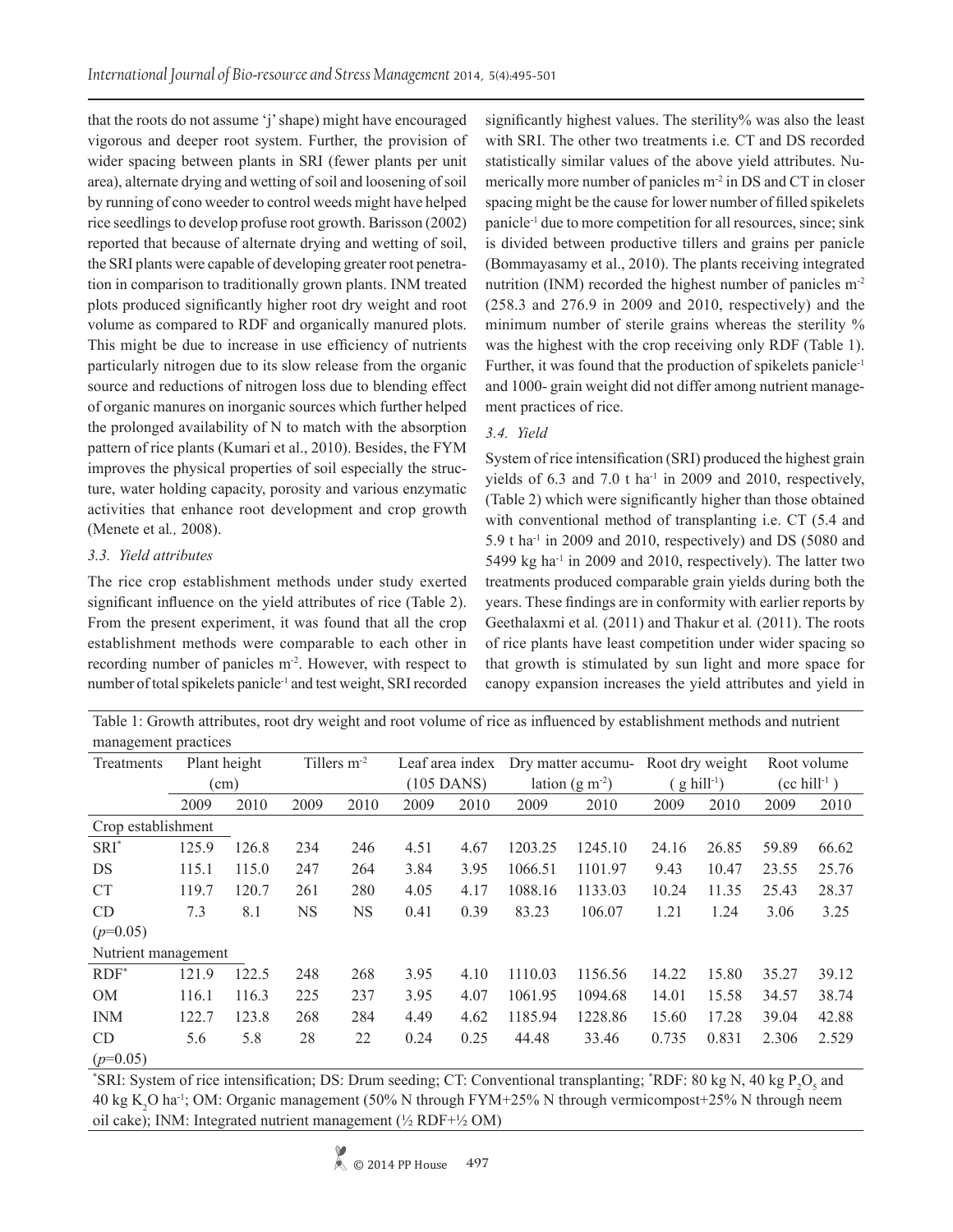| Table 2: Yield attributes and yield of rice influenced by establishment methods and nutrient management practices |                                       |           |                       |       |               |       |             |              |                |      |                |      |               |       |
|-------------------------------------------------------------------------------------------------------------------|---------------------------------------|-----------|-----------------------|-------|---------------|-------|-------------|--------------|----------------|------|----------------|------|---------------|-------|
| Treatments                                                                                                        | Panicles m <sup>-2</sup><br>Spikelets |           | Sterility $(\%)$      |       | $1000$ -grain |       | Grain yield |              | Straw yield    |      | Harvest        |      |               |       |
|                                                                                                                   |                                       |           | panicle <sup>-1</sup> |       |               |       |             | weight $(g)$ | $(kg ha^{-1})$ |      | $(kg ha^{-1})$ |      | Index $(\% )$ |       |
|                                                                                                                   | 2009                                  | 2010      | 2009                  | 2010  | 2009          | 2010  | 2009        | 2010         | 2009           | 2010 | 2009           | 2010 | 2009          | 2010  |
| Crop establishment                                                                                                |                                       |           |                       |       |               |       |             |              |                |      |                |      |               |       |
| $SRI^*$                                                                                                           | 227.0                                 | 239.5     | 199.3                 | 200.5 | 13.76         | 14.00 | 23.37       | 24.48        | 6341           | 6969 | 7636           | 7486 | 45.30         | 48.17 |
| DS                                                                                                                | 241.0                                 | 256.9     | 167.1                 | 165.0 | 16.38         | 16.39 | 21.71       | 22.40        | 5080           | 5499 | 7344           | 7286 | 40.80         | 42.97 |
| <b>CT</b>                                                                                                         | 252.9                                 | 2718      | 169.4                 | 1659  | 15.70         | 15.58 | 21.80       | 22.44        | 5407           | 5876 | 7262           | 7272 | 42.54         | 44.56 |
| $CD (p=0.05)$                                                                                                     | NS                                    | <b>NS</b> | 22.2                  | 18.9  | 1.868         | 1.661 | 1.18        | 1.57         | 766            | 897  | <b>NS</b>      | NS   | 0.84          | 2.99  |
| Nutrient management                                                                                               |                                       |           |                       |       |               |       |             |              |                |      |                |      |               |       |
| $RDF^*$                                                                                                           | 242.5                                 | 260.0     | 180.3                 | 178.1 | 16.51         | 16.35 | 21.90       | 22.56        | 5506           | 5997 | 7387           | 7427 | 42.66         | 44.63 |
| OM                                                                                                                | 220.1                                 | 2313      | 1734                  | 174.6 | 14.19         | 14.51 | 22.70       | 23.43        | 5164           | 5635 | 7183           | 7065 | 41.57         | 44.12 |
| <b>INM</b>                                                                                                        | 258.3                                 | 2769      | 1819                  | 178 7 | 15 13         | 15 11 | 22.28       | 23.33        | 6158           | 6711 | 7672           | 7552 | 44 42         | 46.95 |
| $CD (p=0.05)$                                                                                                     | 26.1                                  | 21.4      | NS                    | NS    | 1.425         | 1.381 | NS          | <b>NS</b>    | 766            | 897  | 347            | 390  | 0.81          | 0.45  |

Table 2a: Interaction effect of crop establishment and nutrient management practices on grain yield (kg ha-1) of rice

| Crop estab-       |         | Nutrient management |            |            |               |            |  |  |  |
|-------------------|---------|---------------------|------------|------------|---------------|------------|--|--|--|
| lishment          |         | 2009                |            |            | 2010          |            |  |  |  |
|                   | $RDF^*$ | OΜ                  | <b>INM</b> | <b>RDF</b> | OΜ            | <b>INM</b> |  |  |  |
| $SRI^*$           | 5793    | 6271                | 6960       | 6348       | 6920          | 7638       |  |  |  |
| Drum seeding      | 5140    | 4594                | 5506       | 5577       | 4956          | 5964       |  |  |  |
| Conventional      | 5585    | 4628                | 6009       | 6065       | 5030          | 6532       |  |  |  |
| transplanting     |         |                     |            |            |               |            |  |  |  |
|                   |         | $CD (p=0.05)$       |            |            | $CD (p=0.05)$ |            |  |  |  |
| $Main \times Sub$ |         | 903                 |            | 1057       |               |            |  |  |  |
| $Sub \times Main$ |         | 599                 |            | 700        |               |            |  |  |  |
|                   |         |                     |            |            |               |            |  |  |  |

SRI (Uphoff, 2001 and Rajesh and Thanunathan, 2003). The crop establishment methods differed for the harvest index parameter with SRI recording the highest harvest index followed by CT and DS. It implied better translocation of photosynthates from source to sink in case of SRI. INM practices produced the highest amount of grain yield  $(6.2 \text{ and } 6.7 \text{ t ha}^{-1})$  which was significantly higher than that obtained with RDF (5.5

and 6.0 kg ha-1) and OM (5.2 and 5.6 t ha-1) in 2009 and 2010, respectively. Superior performance of rice crop with supply of 50% RDF+50% RDN through organic manures as exhibited in the present study corroborate the findings of Mandal and Adhikary (2005) and Mankotia (2007). Supply of the required nutrients through inorganic and organic sources comprising of FYM, vermicompost and neem oil cakes facilitated balanced nutrition of the crop, which enhanced grain yield. The straw yield and harvest index were also the highest with INM practices, though the straw yield was comparable with RDF. The increase in straw yield might be due to high N availability to the plants from an optimal combined source of inorganic and organic sources. Among the interactions the highest grain yield (7.0 and 7.6 t ha<sup>-1</sup> in 2009 and 2010, respectively) was recorded with SRI method coupled with INM and the lowest grain yield (4.6 and 5.0 t ha $^{-1}$  in 2009 and 2010, respectively) was obtained from the treatment DS supplied with sole organic nutrition only (Table 2a).

## *3.5. Economics*

The study on the economic feasibility of different crop estab-

| Table 3: Effect of crop establishment methods and nutrient management practices on economice of rice production |                                                       |                          |       |                                               |        |                                  |                        |      |  |  |  |  |
|-----------------------------------------------------------------------------------------------------------------|-------------------------------------------------------|--------------------------|-------|-----------------------------------------------|--------|----------------------------------|------------------------|------|--|--|--|--|
| Treatments                                                                                                      | Cost of cultivation ( $\bar{\tau}$ ha <sup>-1</sup> ) |                          |       | Gross return( $\bar{\tau}$ ha <sup>-1</sup> ) |        | Net return (₹ ha <sup>-1</sup> ) | Return ₹ $-1$ invested |      |  |  |  |  |
|                                                                                                                 | 2009                                                  | 2010                     | 2009  | 2010                                          | 2009   | 2010                             | 2009                   | 2010 |  |  |  |  |
| Crop establishment                                                                                              |                                                       |                          |       |                                               |        |                                  |                        |      |  |  |  |  |
| $SRI^*$                                                                                                         | 34708                                                 | 35076                    | 74595 | 81254                                         | 26312  | 30418                            | 2.19                   | 2.37 |  |  |  |  |
| DS                                                                                                              | 34428                                                 | 34796                    | 60739 | 65214                                         | 29123  | 33818                            | 1.82                   | 1.94 |  |  |  |  |
| <b>CT</b>                                                                                                       | 35088                                                 | 35456                    | 64210 | 69274                                         | 2263.1 | 2568.4                           | 1.90                   | 2.03 |  |  |  |  |
| $CD (p=0.05)$                                                                                                   | $\overline{\phantom{a}}$                              | $\overline{\phantom{a}}$ | 8883  | 10082                                         | 8883   | 10082                            | 0.27                   | 0.30 |  |  |  |  |
| Nutrient management                                                                                             |                                                       |                          |       |                                               |        |                                  |                        |      |  |  |  |  |
| $RDF^*$                                                                                                         | 27790                                                 | 27790                    | 65377 | 70705                                         | 37586  | 42915                            | 2.35                   | 2.54 |  |  |  |  |
| OM                                                                                                              | 41601                                                 | 42338                    | 61520 | 66514                                         | 19919  | 24176                            | 1.48                   | 1.57 |  |  |  |  |
| <b>INM</b>                                                                                                      | 34831                                                 | 35199                    | 72649 | 78523                                         | 37817  | 43323                            | 2.09                   | 2.23 |  |  |  |  |
| $CD (p=0.05)$                                                                                                   | $\overline{\phantom{a}}$                              |                          | 4016  | 4634                                          | 4016   | 4634                             | 0.12                   | 0.14 |  |  |  |  |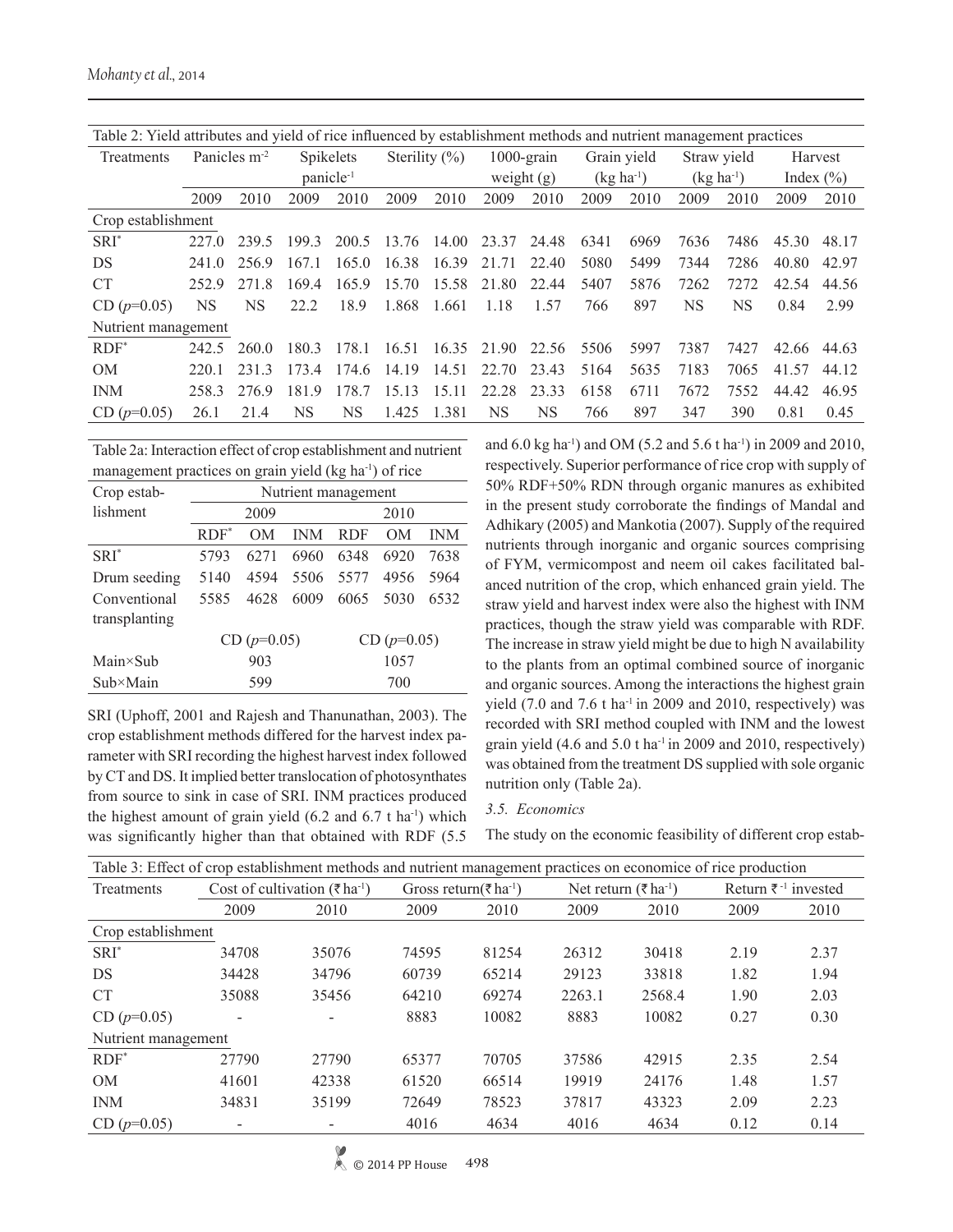Table 3a: Interaction effect of crop establishment and nutrient management practices on gross return ( $\bar{\tau}$ ha<sup>-1</sup>) of rice

| Crop establishment         | Nutrient management |               |            |               |                |               |                                                       |       |               |         |                |             |  |  |
|----------------------------|---------------------|---------------|------------|---------------|----------------|---------------|-------------------------------------------------------|-------|---------------|---------|----------------|-------------|--|--|
|                            | Gross return        |               |            |               |                |               | Net return                                            |       |               |         |                |             |  |  |
|                            |                     | 2009          |            |               | 2010           |               |                                                       | 2009  |               |         | 2010           |             |  |  |
|                            | $RDF^*$             | OM            | <b>INM</b> | $RDF^*$       | 0 <sub>M</sub> | <b>INM</b>    | $RDF^*$                                               | OM    | <b>INM</b>    | $RDF^*$ | 0 <sub>M</sub> | <b>INM</b>  |  |  |
| $SRI^*$                    | 68383               | 73749         | 81654      | 74454         | 80529          | 88778         | 40626 32181                                           |       | 46856         | 46697   |                | 38224 53612 |  |  |
| Drum seeding               |                     | 61384 55346   | 65488      | 66049         | 59273          | 70321         | 33907                                                 |       | 14058 30970   | 38572   | 17248 35435    |             |  |  |
| Conventional transplanting |                     | 66363 55464   | 70804      |               |                |               | 71612 59740 76469 38226 13516 35626 43475 17055 40923 |       |               |         |                |             |  |  |
|                            |                     | $CD (p=0.05)$ |            | $CD (p=0.05)$ |                | $CD (p=0.05)$ |                                                       |       | $CD (p=0.05)$ |         |                |             |  |  |
| 10474<br>$Main \times Sub$ |                     |               | 11945      |               | 10474          |               |                                                       | 11945 |               |         |                |             |  |  |
| $Sub \times Main$          |                     | 6956          |            |               |                | 8026          |                                                       |       | 6956          |         |                | 8026        |  |  |

Table 4: Effect of crop establishment and nutrient management practices on energetics of rice production

| Treatments          | Energy input                 |                          |           | Energy output    |       | Energy productivity        | Energy ratio |       |  |
|---------------------|------------------------------|--------------------------|-----------|------------------|-------|----------------------------|--------------|-------|--|
|                     |                              | $(MJ\times10^3)$         |           | $(MJ\times10^3)$ |       | $(kg^{-1} MJ \times 10^3)$ |              |       |  |
|                     | 2009                         | 2010                     | 2009      | 2010             | 2009  | 2010                       | 2009         | 2010  |  |
| Crop establishment  |                              |                          |           |                  |       |                            |              |       |  |
| $SRI^*$             | 11.28                        | 11.36                    | 188.7     | 196.0            | 562.9 | 614.0                      | 16.74        | 17.27 |  |
| <b>DS</b>           | 11.63                        | 11.71                    | 166.5     | 171.9            | 436.6 | 469.2                      | 14.31        | 14.67 |  |
| <b>CT</b>           | 11.96                        | 12.04                    | 170.3     | 177.3            | 451.6 | 487.5                      | 14.23        | 14.71 |  |
| $CD (p=0.05)$       | $\overline{\phantom{a}}$     | $\overline{\phantom{a}}$ | <b>NS</b> | <b>NS</b>        | 65.9  | 76.0                       | 1.79         | 1.78  |  |
| Nutrient management |                              |                          |           |                  |       |                            |              |       |  |
| $RDF^*$             | 11.88                        | 11.88                    | 173.3     | 181.0            | 463.8 | 505.1                      | 14.59        | 15.24 |  |
| OM                  | 11.34                        | 11.51                    | 165.7     | 171.2            | 457.0 | 491.6                      | 14.65        | 14.91 |  |
| <b>INM</b>          | 11.64                        | 11.72                    | 186.4     | 193.1            | 530.2 | 573.9                      | 16.05        | 16.50 |  |
| $CD (p=0.05)$       | $\qquad \qquad \blacksquare$ |                          | 9.4       | 10.4             | 29.7  | 34.5                       | 0.81         | 0.88  |  |

Table 4a: Interaction effect of crop establishment and nutrient management practices on energy productivity (kg<sup>-1</sup> MJ x 10<sup>3</sup>) of rice Crop establishment Nutrient management

| $\mathcal{L}$ roll controlled $\mathcal{L}$ | Tween management |               |            |            |               |            |  |  |  |  |
|---------------------------------------------|------------------|---------------|------------|------------|---------------|------------|--|--|--|--|
|                                             |                  | 2009          |            |            | 2010          |            |  |  |  |  |
|                                             | $RDF^*$          | <b>OM</b>     | <b>INM</b> | <b>RDF</b> | <b>OM</b>     | <b>INM</b> |  |  |  |  |
| $SRI^*$                                     | 502.0            | 570.1         | 616.5      | 550.1      | 620.1         | 671.8      |  |  |  |  |
| Drum seeding                                | 432.3            | 404.7         | 472.6      | 469.0      | 430.2         | 508.4      |  |  |  |  |
| Conventional transplanting                  | 457.1            | 396.3         | 501.6      | 496.3      | 424.5         | 541.6      |  |  |  |  |
|                                             |                  | $CD (p=0.05)$ |            |            | $CD (p=0.05)$ |            |  |  |  |  |
| $Main \times Sub$                           |                  | 89.7          |            |            |               |            |  |  |  |  |
| $Sub \times Main$                           |                  | 51.4          |            | 59.7       |               |            |  |  |  |  |

lishment methods in rice revealed that the gross returns, net returns and return  $\bar{\tau}$ <sup>-1</sup> invested were the highest with SRI during both the years (Table 3). SRI could fetch 16.8 and 23.7% higher gross return, 36.7 and 51.7% higher net return and 16.3 and 21.3% higher return re<sup>-1</sup> invested than conventional transplanting and drum seeding, respectively as per mean yield. This was mainly because of higher yields obtained in SRI as compared to the other two methods during both the years. The results corroborate earlier findings of Singh et al. (2008). Further, it was noticed that CT and DS returned at par values of all the above economic parameters which was reflective of their yields. The crop supplied with sole organics became costlier than that of INM practices and RDF mainly due to higher quantity as well as cost of bulky organic manures such as FYM, vermicompost and neem oil-cake. INM fetched increased gross returns by 11% and 18% over that of RDF and sole organics, respectively. Though the gross returns were the highest with INM; it fetched very similar net return to that of RDF due to high cost of cultivation of the former as stated earlier. The return  $re^{-1}$  invested for INM (2.09 and 2.23 in 2009 and 2010, respectively) was lower than RDF (2.35 and 2.54 in respective years). Rice cultivation with sole organics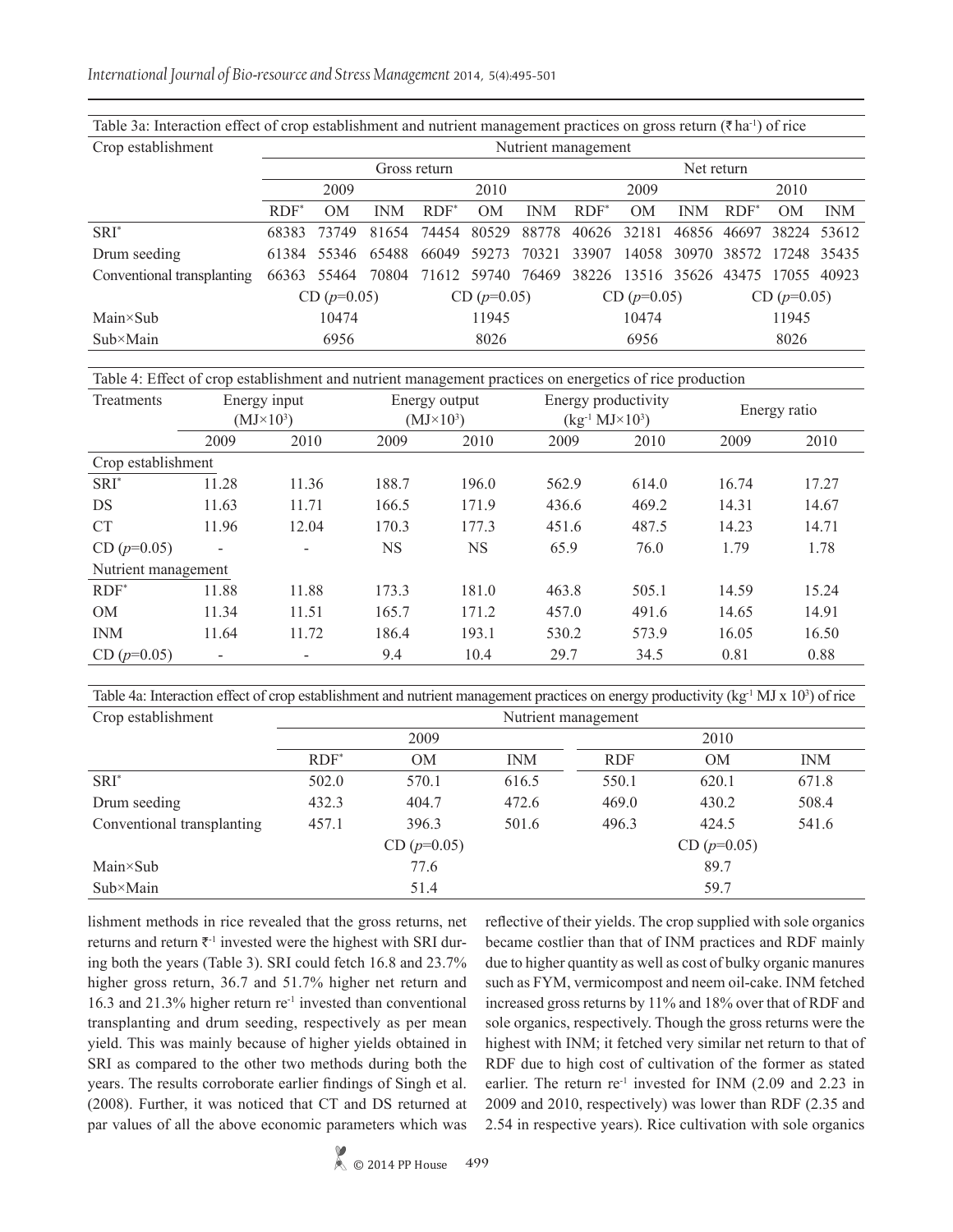resulted in the lowest gross return, net return and return re-1 invested because of lower grain yield and higher cost of cultivation under this treatment as compared to other two nutrient management practices. Similar findings have been reported by Kumari and Reddy (2011).

Interaction studies revealed that SRI method with INM practices realised significantly the highest gross return followed by SRI with sole organics (Table 2a). The lowest gross return was obtained from DS supplied with OM. Further, SRI method of crop establishment with INM fetched significantly the highest net return and the lowest net return was obtained from CT with sole organic nutrition (Table 3a).

#### *3.6. Energetics*

The comparison of the crop establishment methods in the scale of energetics (Table 4) revealed that conventional transplanting used the maximum energy (11.96 and 12.04  $MJ \times 10^3$ ) in 2009 and 2010, respectively) followed by DS (11.63 and 11.71  $MJ \times 10^3$  in 2009 and 2010, respectively) and the least energy was expended by SRI method of cultivation (11.28 and  $11.36 \text{ MJ} \times 10^3$  in respective years) for production of rice. Among nutrient management practices, use of sole organics became most energy efficient by expending the least energy and the maximum energy was spent by RDF followed by INM practices. Similar findings of higher energy input due to use of chemical fertilizers in rice have been reported by Khan et al. (2009). The data suggested that SRI recorded the maximum energy output being significantly higher than conventional transplanting and drum seeding; while the latter two treatments produced at par energy output. Among nutrient management practices, INM returned the highest energy output as compared to RDF and sole organics during both the years. The energy productivity and the energy ratio were also the highest with SRI during both the years. The other two rice establishment methods recorded statistically comparable values of energy indices. The result was obvious on account of higher grain and straw yield under SRI. The data revealed that application of INM recorded significantly the highest value of energy productivity and energy ratio which was significantly higher than RDF and sole organics. However, RDF and OM recorded comparable values of energy productivity and energy ratio (Table 3). This was due to lower use of energy inputs in OM as compared to RDF.

The interaction effect of crop establishment and nutrient management practices on energy productivity of rice showed that the highest energy productivity (616.5 and 671.8 kg<sup>-1</sup> MJ $\times$ 10<sup>3</sup> in 2009 and 2010, respectively) was obtained from SRI method of crop establishment with INM practices, which was at par with SRI method of crop establishment receiving organic nutrition  $(570.1 \text{ and } 620.1 \text{ kg}^{-1} \text{MJ} \times 10^3 \text{ in } 2009 \text{ and } 2010, \text{ respectively});$ 

but the combination was significantly higher than all other treatment combinations (Table 4a).

#### **4. Conclusion**

In terms of productivity, profitability and energy use, the establishment of rice by the system of rice intensification (SRI) technique in combination with integrated nutrient management (INM) approach was found to be superior to drum seeding and conventional transplanting among crop establishment methods and sole chemical fertilization and sole organic nutrition among nutrient management options.

### **5. References**

- Barisson, J., 2002. Evaluation of nutrient uptake and nutrient use efficiency of (SRI) and conventional rice cultivation methods in Madagaskar. In: Assessment of the System of Rice Intensification (SRI). Proceedings of an International Conference, Sanya, China. April 1-4, 2002, 143-147.
- Bhadoria, P.B.S., Prakash, Y.S., 2003. Relative influence of organic manures in combination with chemical fertilizer in improving rice productivity of lateritic soil. Journal of Sustainable Agriculture 23(1), 77-87.
- Bommayasamy, N., Rabisankar, N., Subramani, T., 2010. Influence of non monetary inputs on growth and yield of rice under system of rice intensification (SRI). Indian Journal of Agronomy 55(2), 95-99.
- Demircan, V., Ekinci, K., Keener, H.M., Akbotat, D., Ekinci. C., 2006. Energy and economic analysis of sweet cherry production in Turkey: A case study from Isparta Province. Energy Conversion and Management 47, 1761-1769.
- DRR, 2007. Evaluation of different crop establishment methods for increasing crop yield in transplanting rice. Directorate of Rice Research Annual Progress Report 3, 4.99-4.101.
- Geethalakshmi ,V., Ramesh, T., Azhagu, P., Lakshmanan, A., 2011. Agronomic evaluation of rice cultivation systems for water and grain productivity. Archives of Agronomy and Soil Science 57(2), 159-166.
- GOI, 2013. Pocket Book on Agricultural Statistics 2013. Government of India, Ministry of Agriculture, Department of Agriculture & Cooperation, Directorate of Economics & Statistics, New Delhi, 102.
- ICAR, 2010. Vision 2030. Indian Council of Agricultural Research, New Delhi, 24
- Jana, P.K., Haldar, S.K., Mandal, B.B., 1981. Performance of rice varieties to levels of nitrogen and method of planting. Food Farming and Agriculture. 13(11/12), 194-197.
- Khan, M.A., Awan, I.U., Zafar, J., 2009. Energy requirement and economic analysis of rice production in western part